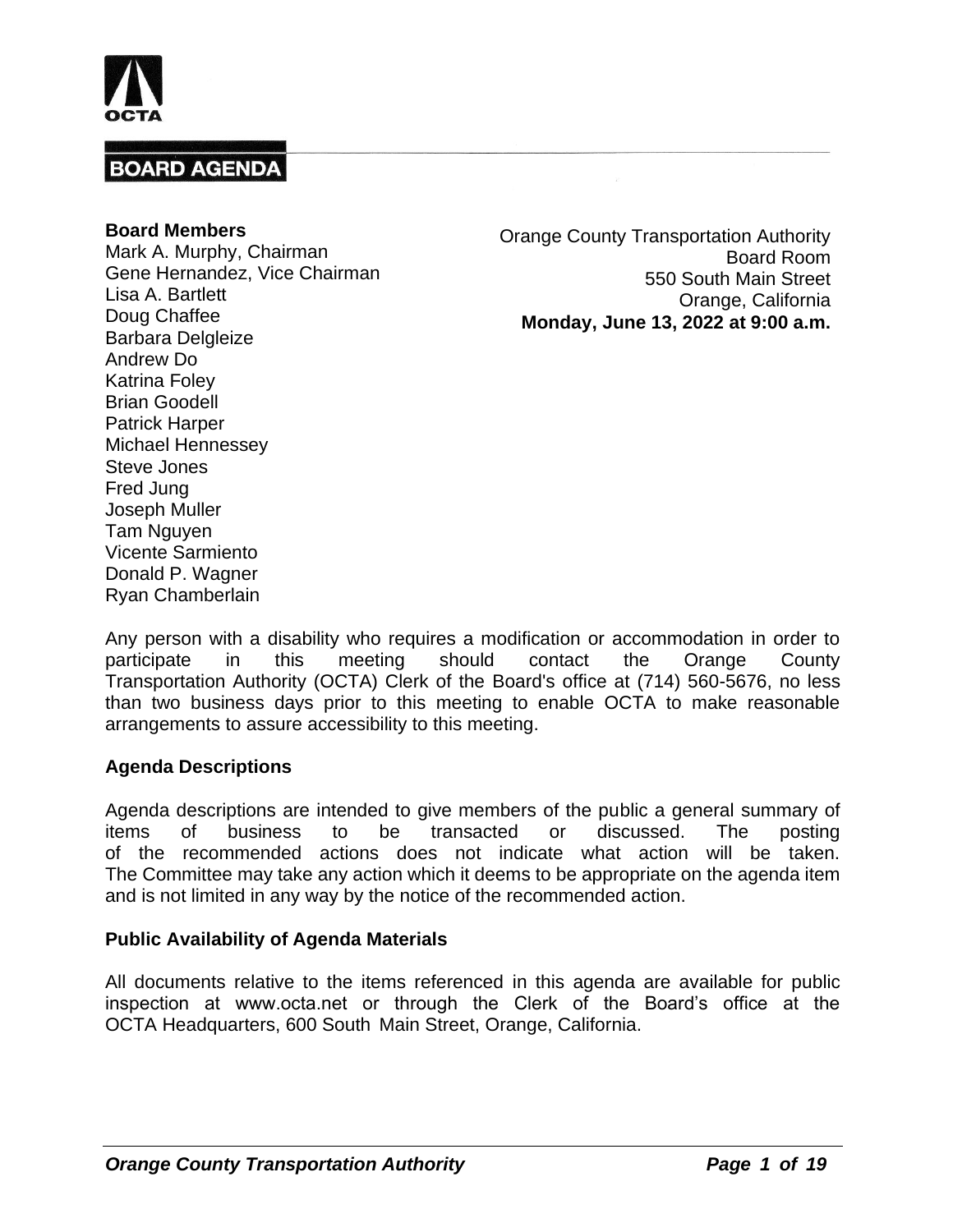

### **Meeting Access and Public Comments on Agenda Items**

Members of the public can either attend in-person (subject to OCTA's Coronavirus (COVID-19) safety protocols) or listen to audio live streaming of the Board and Committee meetings by clicking the below link:

<https://www.octa.net/About-OCTA/Who-We-Are/Board-of-Directors/Live-and-Archived-Audio/>

Members of the public may address the Board of Directors regarding any item in two ways:

### **In-Person Comment**

Members of the public may attend in-person (subject to OCTA's COVID-19 safety protocols) and address the Board regarding any item. Members of the public will be required to complete a COVID-19 symptom and temperature screening.

Please complete a speaker's card and submit it to the Clerk of the Board (or notify the Clerk of the Board the item number on which you wish to speak). Speakers will be recognized by the Chairman at the time the agenda item is to be considered. A speaker's comments shall be limited to three minutes.

### **Written Comment**

Written public comments may also be submitted by emailing them to [ClerkOffice@octa.net,](mailto:ClerkOffice@octa.net) and must be sent by **5:00 p.m. the day prior to the meeting**. If you wish to comment on a specific agenda Item, please identify the Item number in your email. All public comments that are timely received will be part of the public record and distributed to the Board. Public comments will be made available to the public upon request.

## **Call to Order**

**Invocation** Director Wagner

**Pledge of Allegiance** Director Nguyen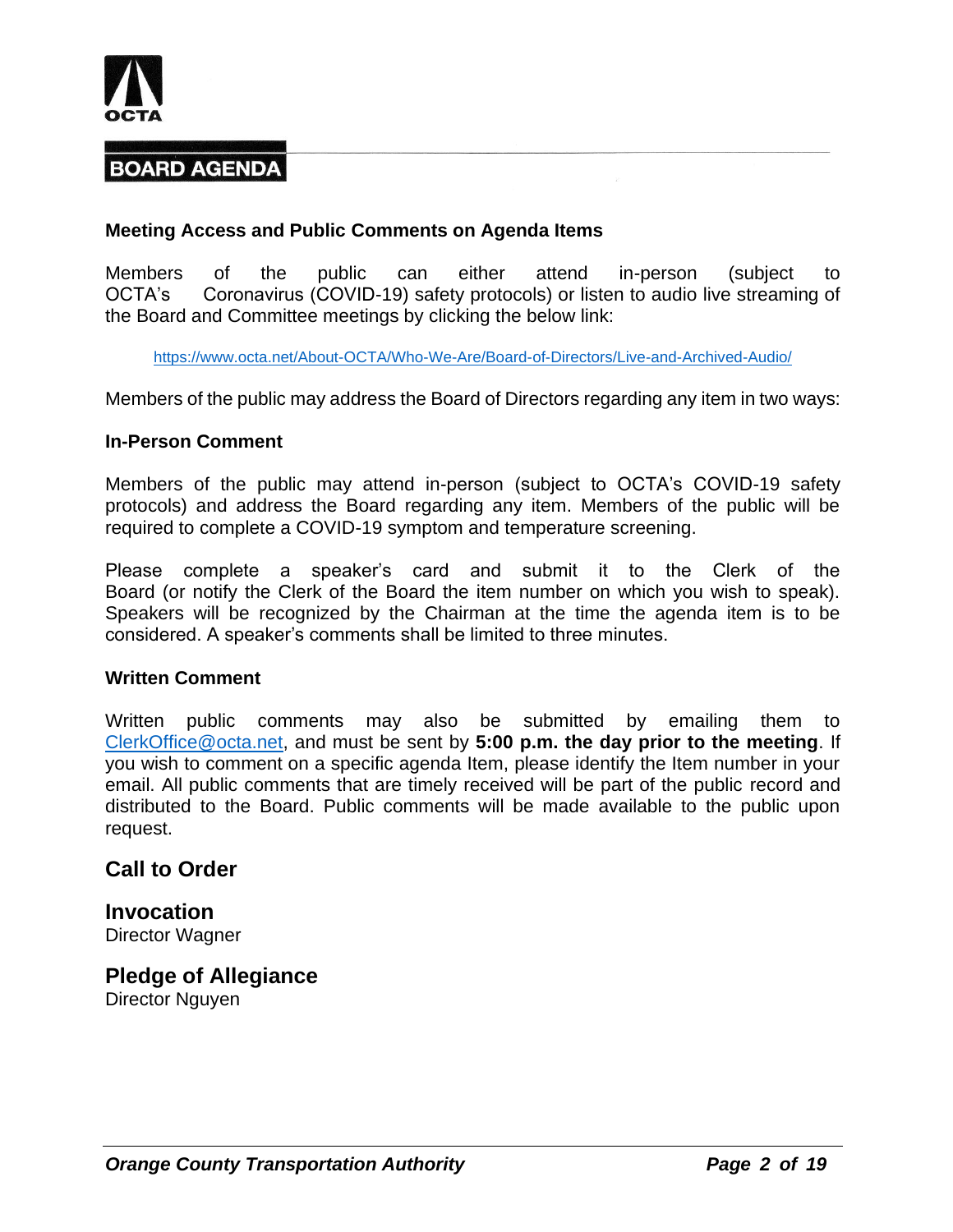

## **Special Calendar**

## **Orange County Transportation Authority Special Calendar Matters**

**1. Public Hearing on Orange County Transportation Authority's Fiscal Year 2022-23 Budget and Personnel and Salary Resolution** Victor Velasquez/Andrew Oftelie

### **Overview**

The Orange County Transportation Authority Fiscal Year 2022-23 Budget presents a balanced plan of sources and uses of funds while providing for the current and future transportation needs of Orange County. The Board of Directors may approve the Orange County Transportation Authority Fiscal Year 2022-23 Budget following the public hearing to be held at the Board of Directors' meeting on June 13, 2022, at the following Board of Directors' meeting on June 27, 2022, or in a special meeting convened at their discretion, on or before June 30, 2022. The Board of Directors are also asked to approve changes to the Personnel and Salary Resolution as part of the budget approval process.

- A. Approve by Resolution the Orange County Transportation Authority's Fiscal Year 2022-23 Budget.
- B. Approve the Personnel and Salary Resolution for fiscal year 2022-23.
- C. Authorize the Chief Executive Officer, or his designee, to negotiate and execute the software and hardware licensing, maintenance, and emergency support purchase orders, and/or agreements.
- D. Approve fiscal year 2022-23 Orange County Transportation Authority member agency contribution to the Southern California Regional Rail Authority, operating subsidy, in an amount up to \$46,167,104, including authorization of federal funding to be drawn down directly by the Southern California Regional Rail Authority, in an amount up to \$46,167,104, which includes federal supplemental funding of \$26,624,520. In addition, approve the capital and rehabilitation expenditure budget contingent upon all member agencies' approval of their respective capital and rehabilitation budgets. The Orange County Transportation Authority portion of the costs for capital is \$3,447,350 and \$27,237,610 for rehabilitation.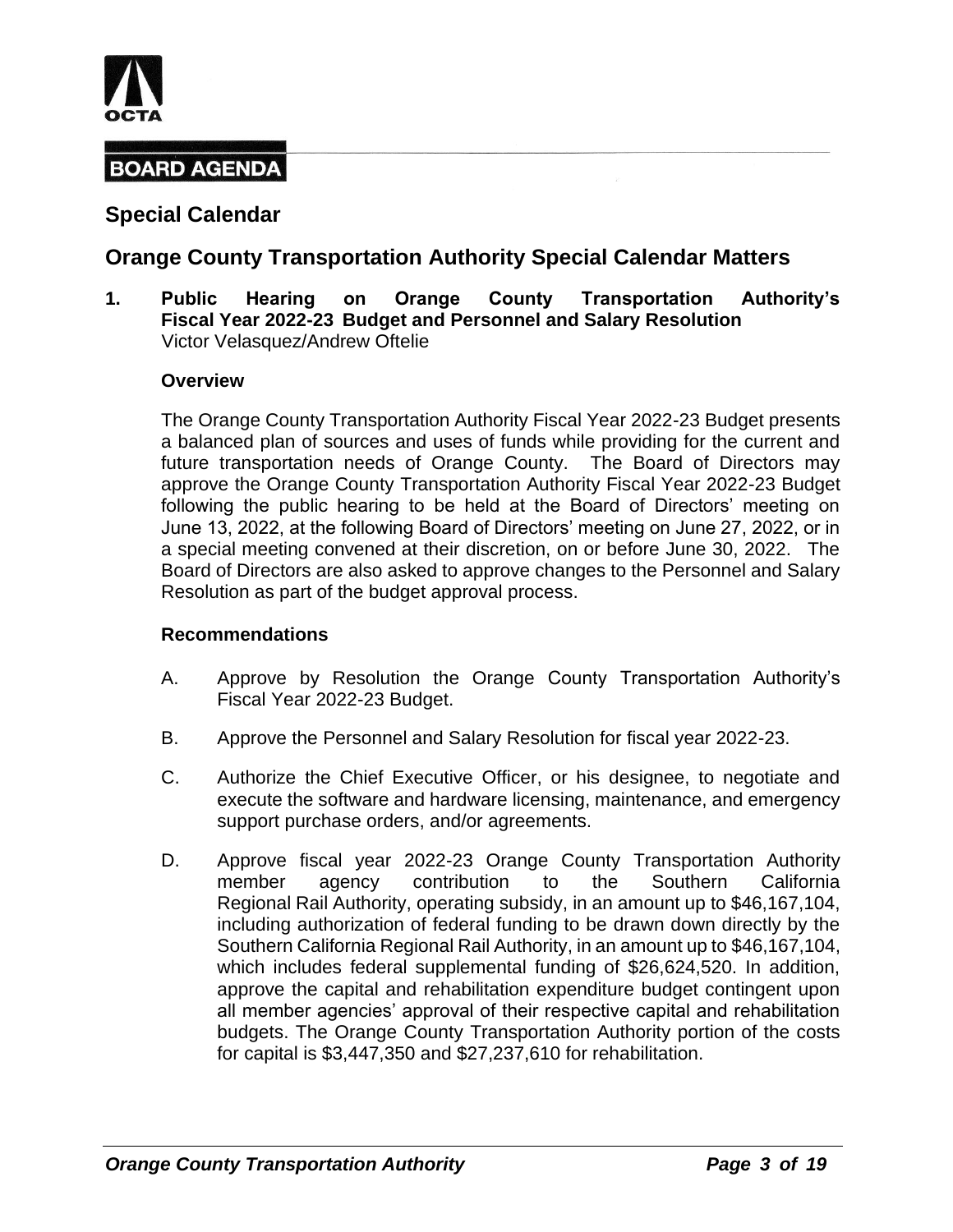

## **Consent Calendar (Items 2 through 27)**

All matters on the Consent Calendar are to be approved in one motion unless a Board Member or a member of the public requests separate action on a specific item.

## **Orange County Transportation Authority Consent Calendar Matters**

### **2. Approval of Minutes**

Approval of the Orange County Transportation Authority and affiliated agencies' regular meeting minutes of May 23, 2022.

## **3. Amendment to Cooperative Agreement with the County of Orange, Orange County Sheriff's Department**

Jennifer L. Bergener/Katrina L. Faulkner

### **Overview**

The Orange County Transportation Authority contracts with the County of Orange, Orange County Sheriff's Department to provide Transit Police Services. On July 13, 2020, the Board of Directors approved a five-year agreement with the County of Orange, Orange County Sheriff's Department, to provide these services. The contract is required to be amended annually to include the necessary firm-fixed cost for each fiscal year. Board of Directors' approval is requested to amend the agreement to include necessary funding for fiscal year 2022-23.

### **Recommendation**

Authorize the Chief Executive Officer to negotiate and execute Amendment No. 3 to Cooperative Agreement No. C-0-2330 between the Orange County Transportation Authority and County of Orange, Orange County Sheriff's Department, in the amount of \$11,674,866, for Transit Police Services, effective July 1, 2022, through June 30, 2023. This will increase the maximum obligation of the agreement to a total contract value of \$33,414,261.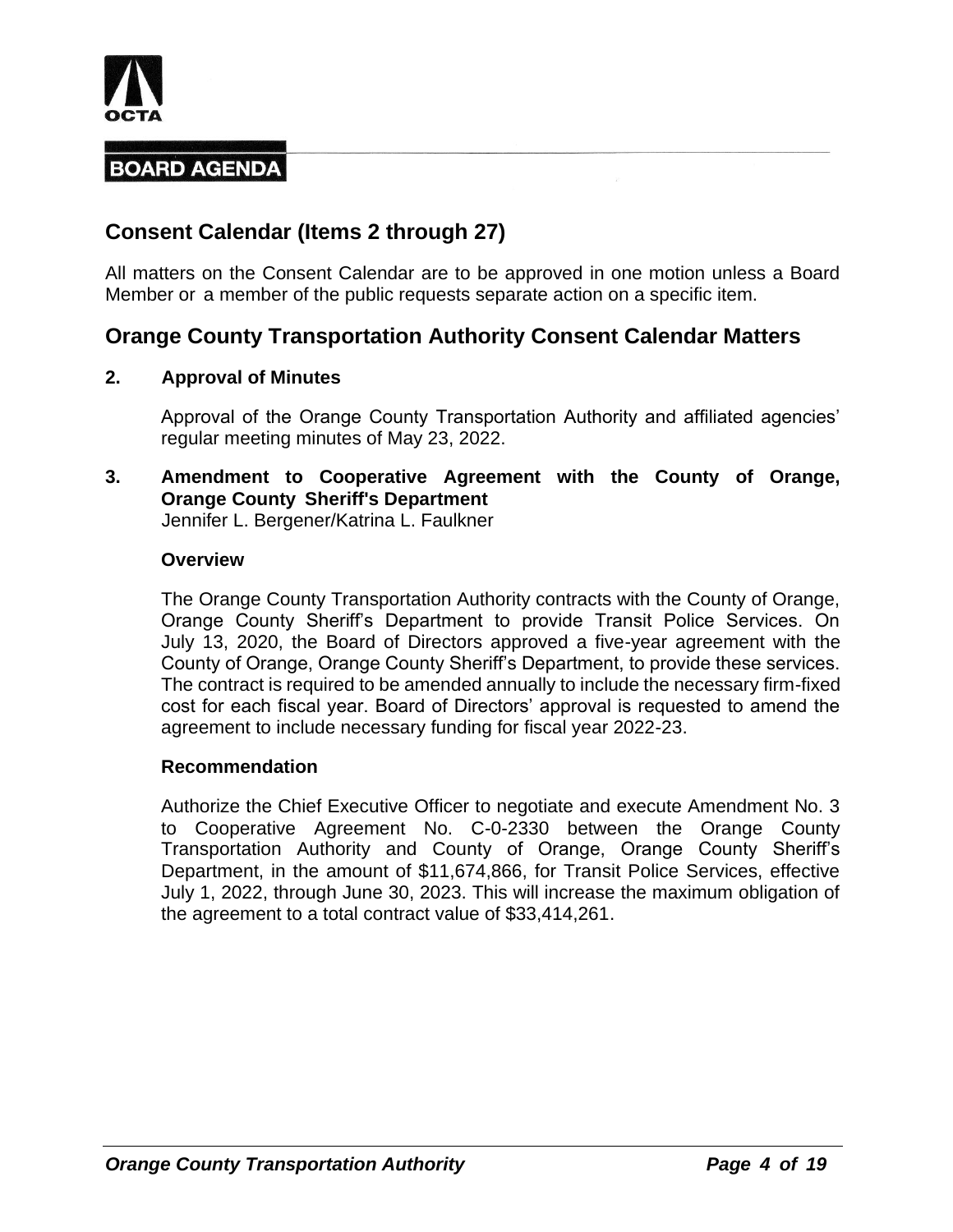

**4. Amendments to the Cooperative User Fee Processing Agreement for Interoperable Toll Processing and Revenue Collection** Kirk Avila

#### **Overview**

The Orange County Transportation Authority enters into a cooperative user fee processing agreement with other California toll agencies to facilitate the interoperability process for toll collection. The agreement establishes a reciprocal arrangement for the exchange of data and establishes a settlement process for the exchange of funds between the toll agencies.

#### **Recommendations**

- A. Authorize the Chief Executive Officer to negotiate and execute Amendment No. 9 to Agreement No. C-6-1510 between the Orange County Transportation Authority and Transportation Corridor Agencies, to extend the term until such time either agency no longer operates the toll facility.
- B. Authorize the Chief Executive Officer to negotiate and execute Amendment No. 2 to Agreement No. C-2-1960 between the Orange County Transportation Authority and Los Angeles County Metropolitan Transportation Authority, to extend the term until such time either agency no longer operates the toll facility.
- **5. Agreement for Treasury Management Software System** Robert Davis/Andrew Oftelie

#### **Overview**

The Orange County Transportation Authority seeks the services of a firm for a treasury management software system to assist in compliance monitoring, performance measurement, audit, and reporting of the Orange County Transportation Authority's investment portfolio. A competitive procurement has been conducted and an offer was received in accordance with the Orange County Transportation Authority's procurement procedures for professional and technical services. Board of Directors' approval is requested to execute an agreement for a treasury management software system.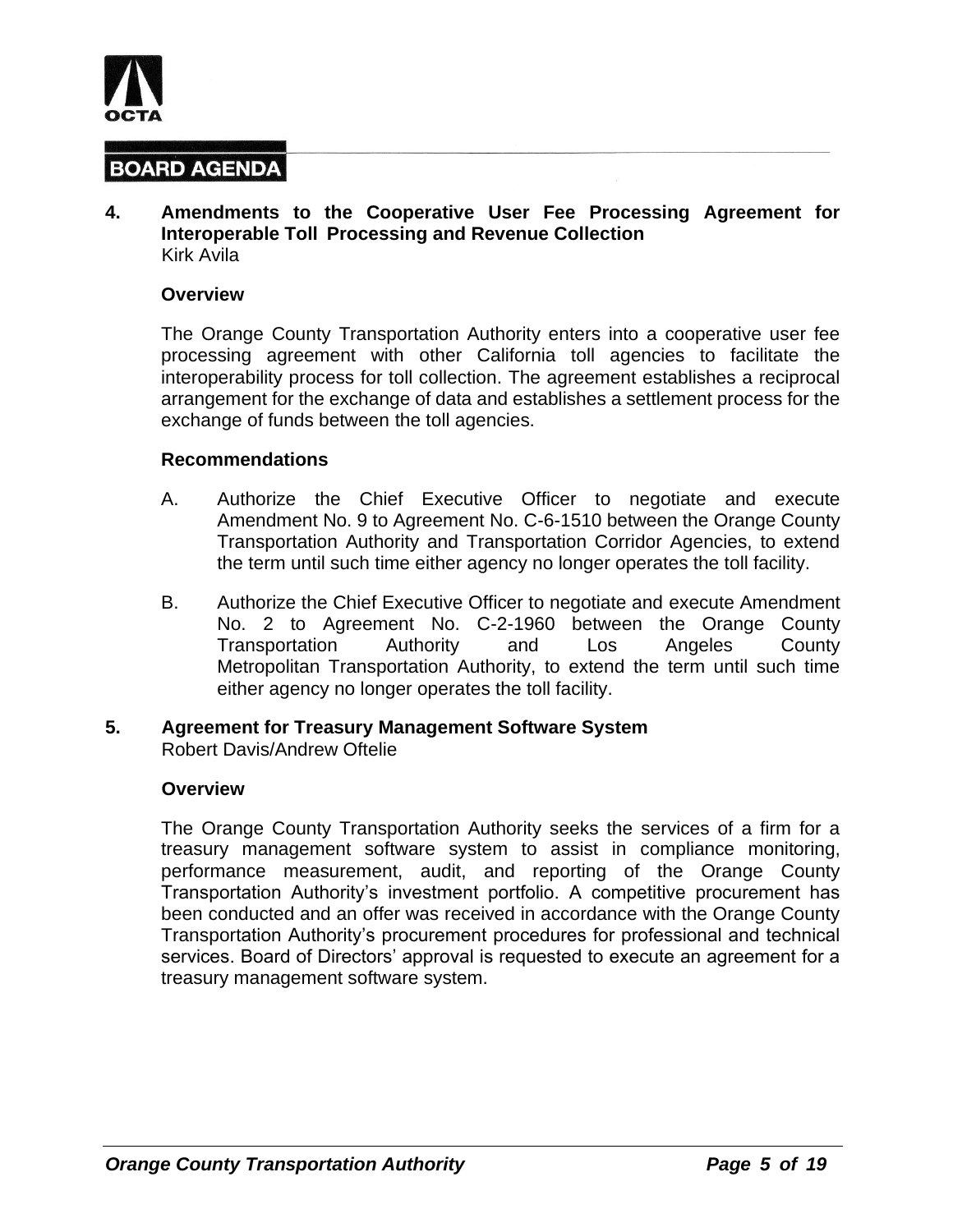

#### **Recommendations**

- A. Approve the selection of Clearwater Analytics LLC, as the firm to provide a treasury management software system.
- B. Authorize the Chief Executive Officer to negotiate and execute Agreement No. C-1-3860 between the Orange County Transportation Authority and Clearwater Analytics LLC, in the amount of \$984,800, to provide a treasury management software system for a five-year initial term and one, two-year option term.

#### **6. Resolution to Establish the Orange County Transportation Authority General Fund Appropriations Limit for Fiscal Year 2022-23** Sam Kaur/Andrew Oftelie

#### **Overview**

The State Constitution requires that each year the governing body of each local jurisdiction shall, by resolution, establish its appropriations limit for the following year pursuant to Article XIIIB.

### **Recommendation**

Adopt Orange County Transportation Authority Resolution No. 2022-030 to establish the Orange County Transportation Authority General Fund appropriations limit at \$14,071,204, for fiscal year 2022-23.

### **7. Orange County Transportation Authority Investment and Debt Programs Report - April 2022**

Robert Davis/Andrew Oftelie

### **Overview**

The Orange County Transportation Authority has a comprehensive investment and debt program to fund its immediate and long-term cash flow demands. Each month, the Treasurer submits a report detailing investment allocation, performance, compliance, outstanding debt balances, and credit ratings for the Orange County Transportation Authority's debt program. This report is for the month ending April 30, 2022.

#### **Recommendation**

Receive and file as an information item.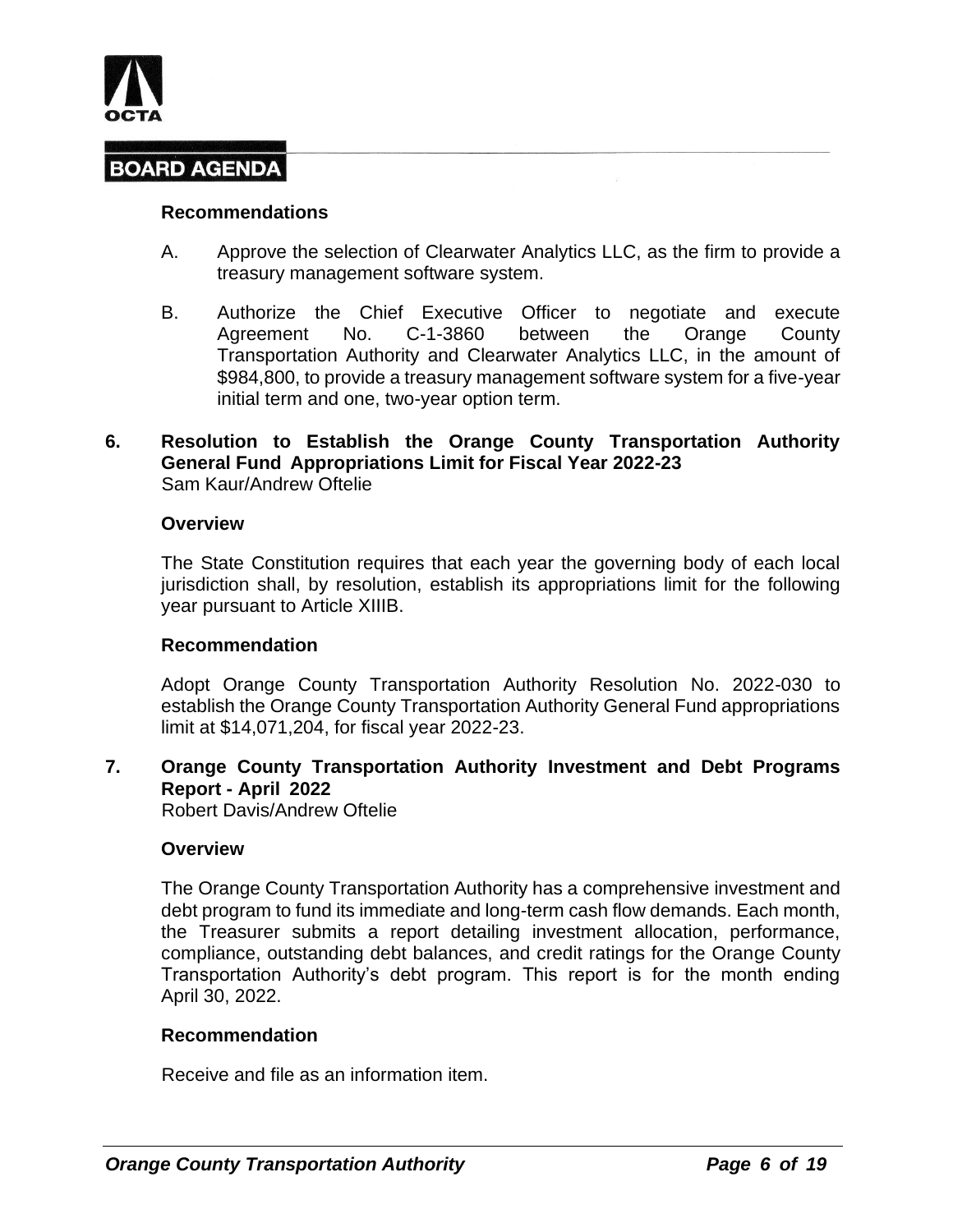

#### **8. Fiscal Year 2021-22 Third Quarter Budget Status Report** Anthony Baruch/Andrew Oftelie

#### **Overview**

Orange County Transportation Authority staff has implemented the fiscal year 2021-22 budget. This report summarizes the material variances between the budget and actual revenues and expenses through the third quarter of fiscal year 2021-22.

#### **Recommendations**

- A. Receive and file as an information item.
- B. Approve a budget transfer of \$6 million in the Orange County Transportation Authority Fiscal Year 2021-22 Budget from the Services and Supplies major object to the Capital/Fixed Assets major object to accommodate a change in accounting practices issued by the Governmental Accounting Standards Board.

#### **9. Annual Update to Investment Policy**

Robert Davis/Andrew Oftelie

#### **Overview**

The Treasurer is presenting the Orange County Transportation Authority's Proposed Fiscal Year 2022-23 Investment Policy. The governing body of a local agency is required to annually renew the delegation of authority for the Treasurer to invest, reinvest, purchase, exchange, sell, or manage public funds for a period of one year. Additionally, and as recommended under California Government Code Section 53646(a)(2), the Orange County Transportation Authority is submitting its Proposed Fiscal Year 2022-23 Investment Policy to be reviewed at a public meeting.

- A. Adopt the Fiscal Year 2022-23 Investment Policy July 1, 2022.
- B. Authorize the Treasurer, to invest, reinvest, purchase, exchange, sell, and manage Orange County Transportation Authority funds during fiscal year 2022-23.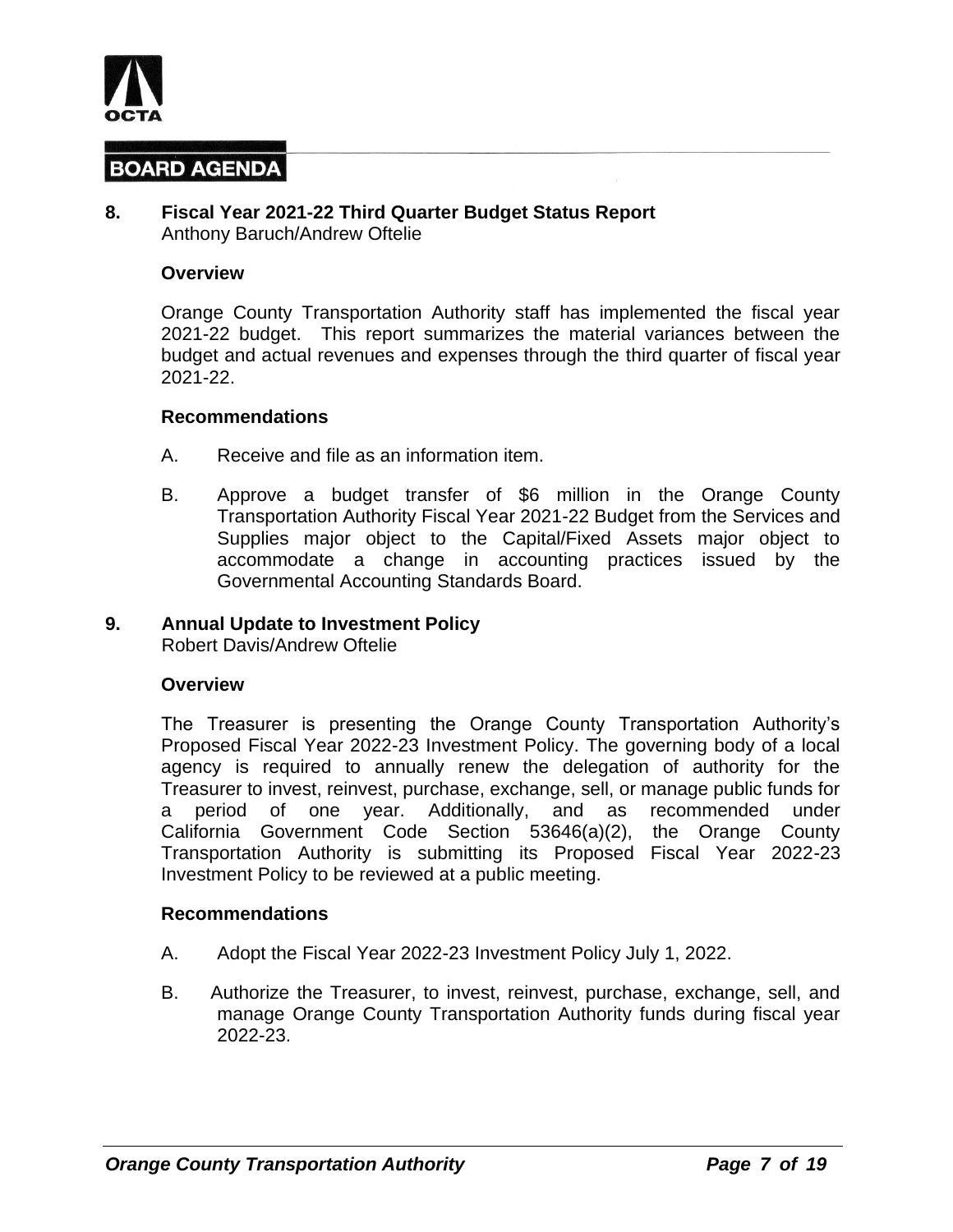

## **10. Amendment to Agreement for Information Technology Contract Technical Staffing**

Tom Young/Andrew Oftelie

#### **Overview**

On January 22, 2018, the Orange County Transportation Authority Board of Directors approved an agreement with Intratek Computer, Inc., to provide contract staffing services for information technology technical positions for a five-year term. An amendment is required to increase the maximum cumulative payment obligation to continue services due to increased workload requirements to replace three major systems.

#### **Recommendation**

Authorize the Chief Executive Officer to negotiate and execute Amendment No. 3 to Agreement No. C-7-1949 between the Orange County Transportation Authority and Intratek Computer, Inc., in the amount of \$1,492,292, to continue providing contract staffing services for information technology technical positions. This will increase the maximum cumulative obligation of the agreement to a total contract value of \$12,760,052.

### **11. SB 1196 (Umberg, D-Santa Ana) Update**

Kristin Jacinto/Lance M. Larson

#### **Overview**

SB 1196 (Umberg, D-Santa Ana) seeks to make the Anaheim Transportation Network eligible for state transit funding. The bill was presented to the Orange County Transportation Authority Legislative and Communications Committee and Board of Directors with a recommended oppose position on March 17, 2022, and April 11, 2022, respectively. While no position was adopted at that time, pursuant to direction by the Orange County Transportation Authority Board of Directors, additional conversations have taken place with Senator Umberg and the Anaheim Transportation Network. An update is provided on the status of those discussions.

#### **Recommendation**

Provide staff direction on a position for SB 1196 (Umberg, D-Santa Ana).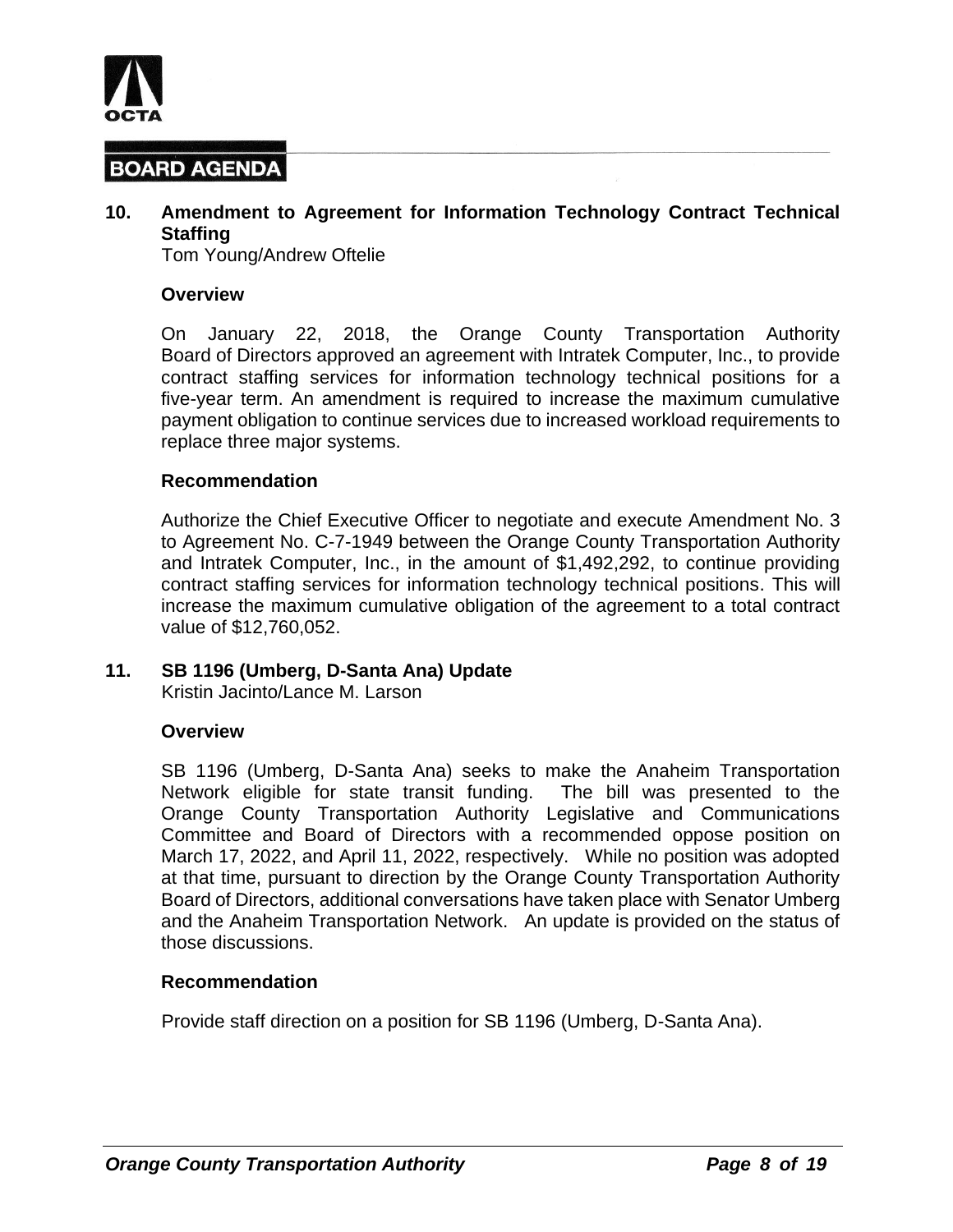

#### **12. Amendment to Agreement for Medical Clinic Services** Matthew DesRosier/Maggie McJilton

#### **Overview**

On September 9, 2019, the Orange County Transportation Authority Board of Directors approved an agreement with Akeso Occupational Health (formerly doing business as Cheshire Medical Corporation, doing business as ProCare Work Injury Center & Urgent Care), to provide medical clinic services for a three-year initial term with one, two-year option term. Board of Directors' approval is requested to exercise the option term effective August 1, 2022 through July 31, 2024.

#### **Recommendation**

Authorize the Chief Executive Officer to negotiate and execute Amendment No. 2 to Agreement No. C-9-1165 between the Orange County Transportation Authority and Akeso Occupational Health, to exercise the two-year option term, in the amount of \$282,000, to continue providing medical clinic services, effective August 1, 2022 through July 31, 2024. This will increase the maximum obligation of the agreement to a total contract value of \$855,000.

#### **13. Agreement for Insurance Brokerage Services**

Al Gorski/Maggie McJilton

#### **Overview**

On February 24, 2022, the Orange County Transportation Authority issued a request for proposals for insurance brokerage services. Offers were received in accordance with the Orange County Transportation Authority's procurement procedures for professional and technical services. Approval is requested to execute an agreement for these services.

- A. Approve the selection of Marsh USA, Inc., as the firm to provide insurance brokerage services.
- B. Authorize the Chief Executive Officer to negotiate and execute Agreement No. C-2-2257 between the Orange County Transportation Authority and Marsh USA, Inc., in the amount of \$670,000, to provide insurance brokerage and insurance document tracking services for a five-year term effective July 1, 2022 through June 30, 2027.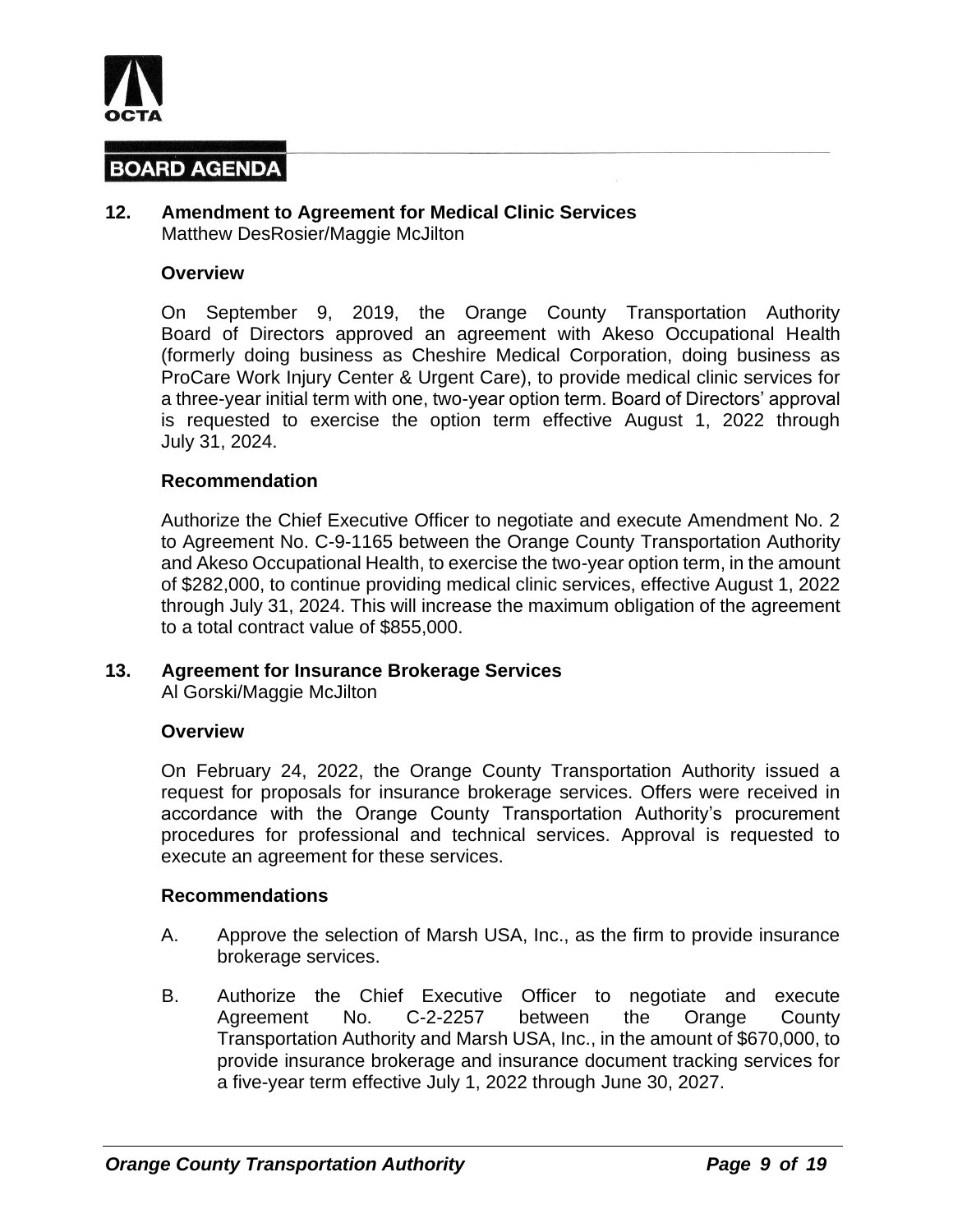

## **14. Regional Planning Update**

Warren Whiteaker/Kia Mortazavi

#### **Overview**

Updates on regional planning matters are provided regularly to highlight current transportation planning issues impacting the Orange County Transportation Authority and the Southern California region. This update focuses on the substitutions of Transportation Control Measure projects, the California Transportation Assessment, and a California Department of Transportation study to evaluate the conversion of carpool lanes to tolled express lanes on Interstate 5.

#### **Recommendation**

Receive and file as an information item.

**15. Grant Acceptance for the Countywide Transportation Demand Management Strategic Plan**

Roslyn Lau/Kia Mortazavi

#### **Overview**

The Orange County Transportation Authority was recently awarded \$150,000 for the Countywide Transportation Demand Management Strategic Plan through the statewide Sustainable Transportation Planning Grant Program. To utilize these grant funds, Board of Directors' approval is requested to accept the award and enter into agreements with the granting agencies.

- A. Adopt Orange County Transportation Authority Resolution No. 2022-034 and authorize the Chief Executive Officer to accept the Sustainable Transportation Planning Grant award and execute required grant-related agreements and documents with the California Department of Transportation.
- B. Authorize the Chief Executive Officer to amend the Federal Transportation Improvement Program and process all necessary amendments to facilitate the recommendation above.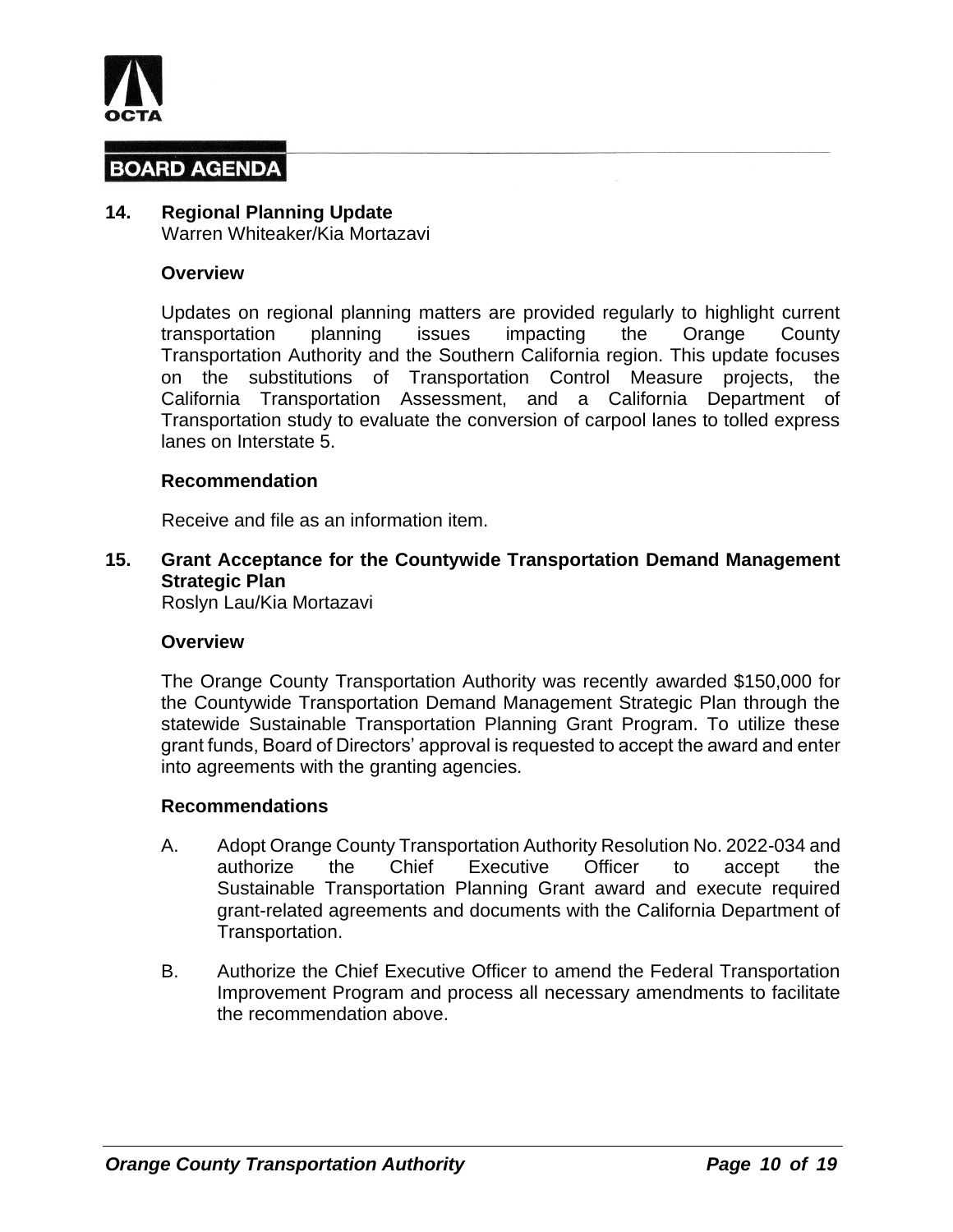

# **16. Capital Programming Update**

Ben Ku/Kia Mortazavi

### **Overview**

The Orange County Transportation Authority uses various funding sources to implement planning efforts, capital projects, and transit operations. Project costs can vary from the programmed amount in response to changing circumstances, which may require funding revisions. Board of Directors' authorization is required to provide funding for current or planned freeway and signal synchronization projects.

- A. Authorize the use of \$17.8 million in Surface Transportation Block Grant Program funds and \$7 million in Measure M2 for the construction of the Interstate 605/Katella Interchange Improvement Project.
- B. Consistent with approved Amendment 1 to Agreement No. C-0-2073, authorize the use of up to \$1.97 million in 91 Express Lane excess revenue funds for the State Route 91 Improvement Project from Acacia Street to La Palma Avenue (Segment 3) for additional design support.
- C. Consistent with pending Amendment 3 to Agreement No. C-8-1426, authorize the use of up to \$1 million in additional Surface Transportation Block Grant Program funds for the Interstate 5 Widening Project from Oso Parkway to Alicia Parkway (Segment 2) for additional construction support.
- D. Authorize the use of up to \$1.8 million in Measure M2 funds for a regional traffic signal synchronization project in place of SB 1 (Chapter 5, Statues of 2017) Solutions for Congested Corridor Program funding.
- E. Authorize staff to process all necessary amendments to the Federal Transportation Improvement Program and execute or amend all necessary agreements to facilitate the above actions.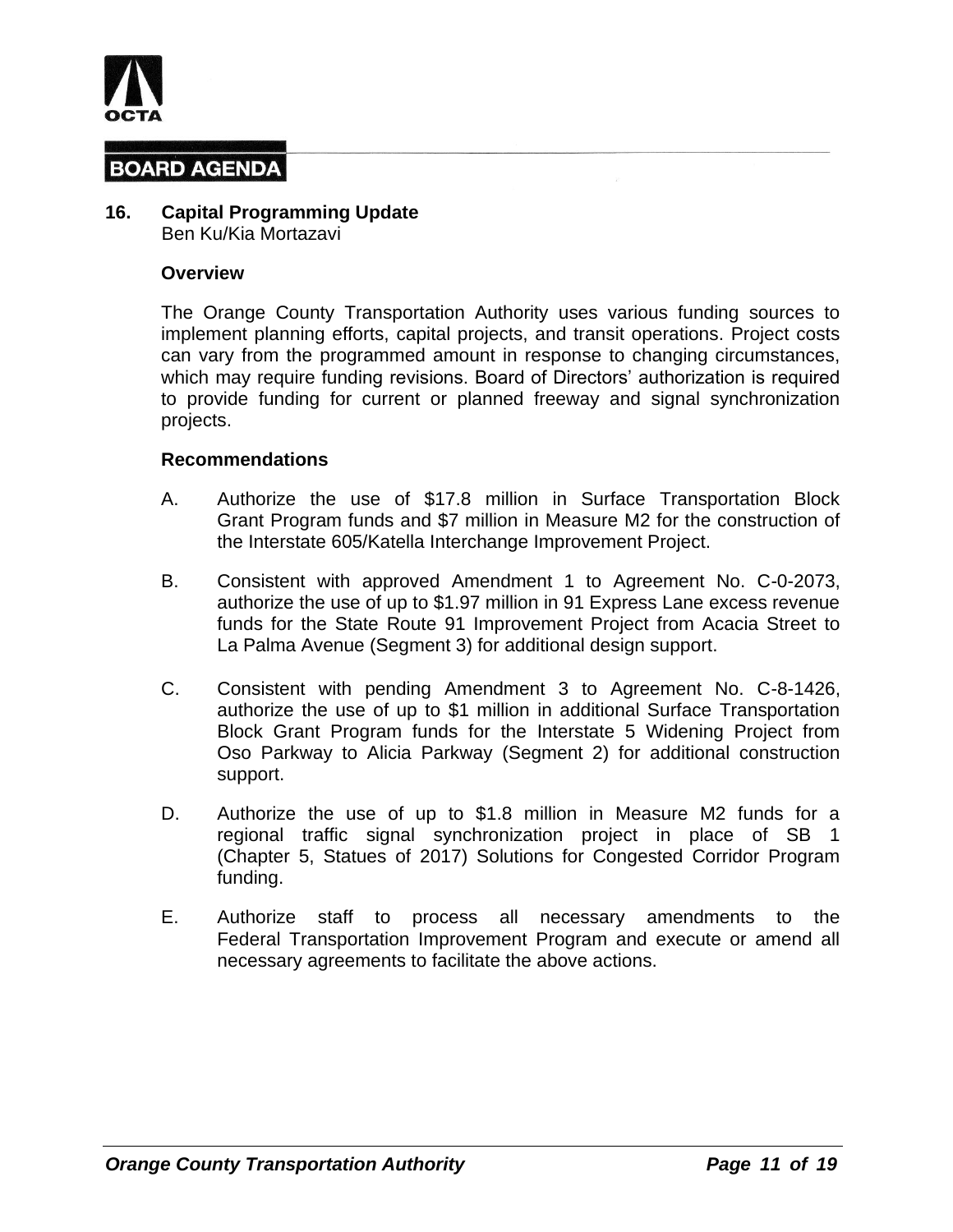

#### **17. Active Transportation Program Biannual Update** Peter Sotherland/Kia Mortazavi

#### **Overview**

The Orange County Transportation Authority coordinates regional active transportation efforts in Orange County. An update on recent and upcoming activities is provided for review.

#### **Recommendation**

Receive and file as an information item.

**18. Draft 2022 State Route 91 Implementation Plan** Alison Army/Kia Mortazavi

#### **Overview**

The Orange County Transportation Authority and the Riverside County Transportation Commission annually prepare a plan for potential improvements along the State Route 91 corridor between State Route 57 in Orange County and Interstate 15 in Riverside County. The plan includes a listing of proposed improvements, preliminary cost estimates, and potential implementation timeframes. The Draft 2022 State Route 91 Implementation Plan is provided for information purposes

### **Recommendation**

Receive and file as an information item.

## **Orange County Transit District Consent Calendar Matters**

#### **19. Radio Voice Over Internet Protocol Pilot for Paratransit Vehicles** Michael Beerer/Andrew Oftelie

#### **Overview**

The Orange County Transportation Authority's existing radio system for the paratransit vehicles will reach the end of its useful life and will need to be replaced in five years. Board of Directors' approval is requested for a pilot program using six paratransit vehicles to test functionality and operation of a new solution to replace the existing radio system.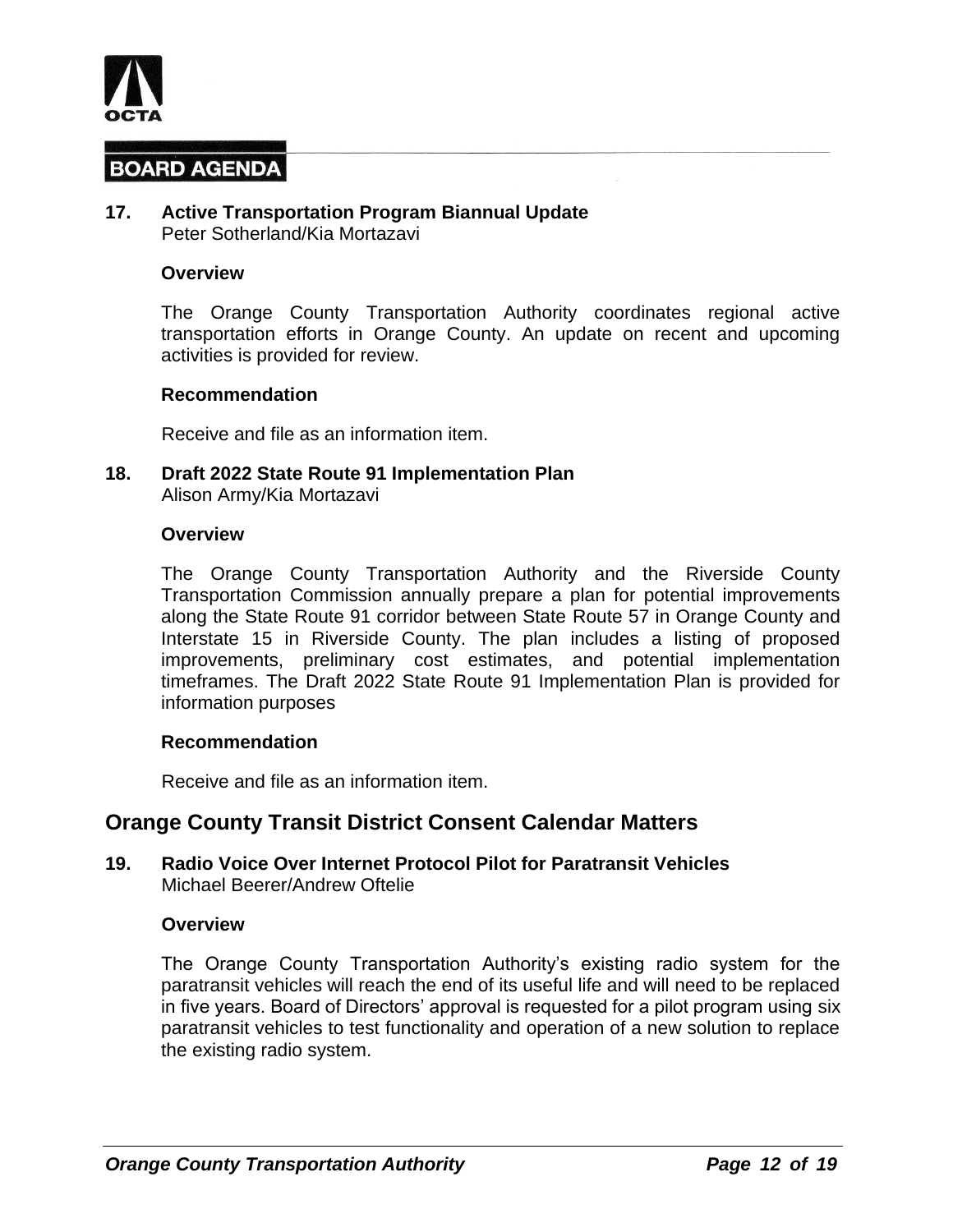

#### **Recommendation**

Authorize the Chief Executive Officer to negotiate and execute sole source Agreement No. C-2-2165 between the Orange County Transportation Authority and Conduent Transport Solutions, Inc., in the amount of \$250,000, for a one-year term, for an Intelligent Transportation Management System radio voice over internet protocol pilot program for paratransit vehicles.

### **20. Bus Operations Performance Measurements Report for the Third Quarter of Fiscal Year 2021-22**

Johnny Dunning, Jr.

#### **Overview**

The Orange County Transportation Authority operates fixed-route bus and demand-response paratransit service throughout Orange County and into neighboring counties. The established measures of performance for these services assess the safety, courtesy, reliability, and overall quality of the services. This report summarizes the year-to-date performance of these services through the third quarter of fiscal year 2021-22.

### **Recommendation**

Receive and file as an information item.

## **Orange County Local Transportation Authority Consent Calendar Matters**

**21. Cooperative Agreement with the California Department of Transportation for the Interstate 5 Improvement Project Between Yale Avenue and State Route 55 and Authority to Acquire Right-of-Way** Niall Barrett/James G. Beil

### **Overview**

The Orange County Transportation Authority proposes to enter into a cooperative agreement with the California Department of Transportation to define roles, responsibilities, and funding obligations for right-of-way support services, right-of-way engineering, right-of-way acquisition, and utility relocation for the Interstate 5 Improvement Project between Yale Avenue and State Route 55.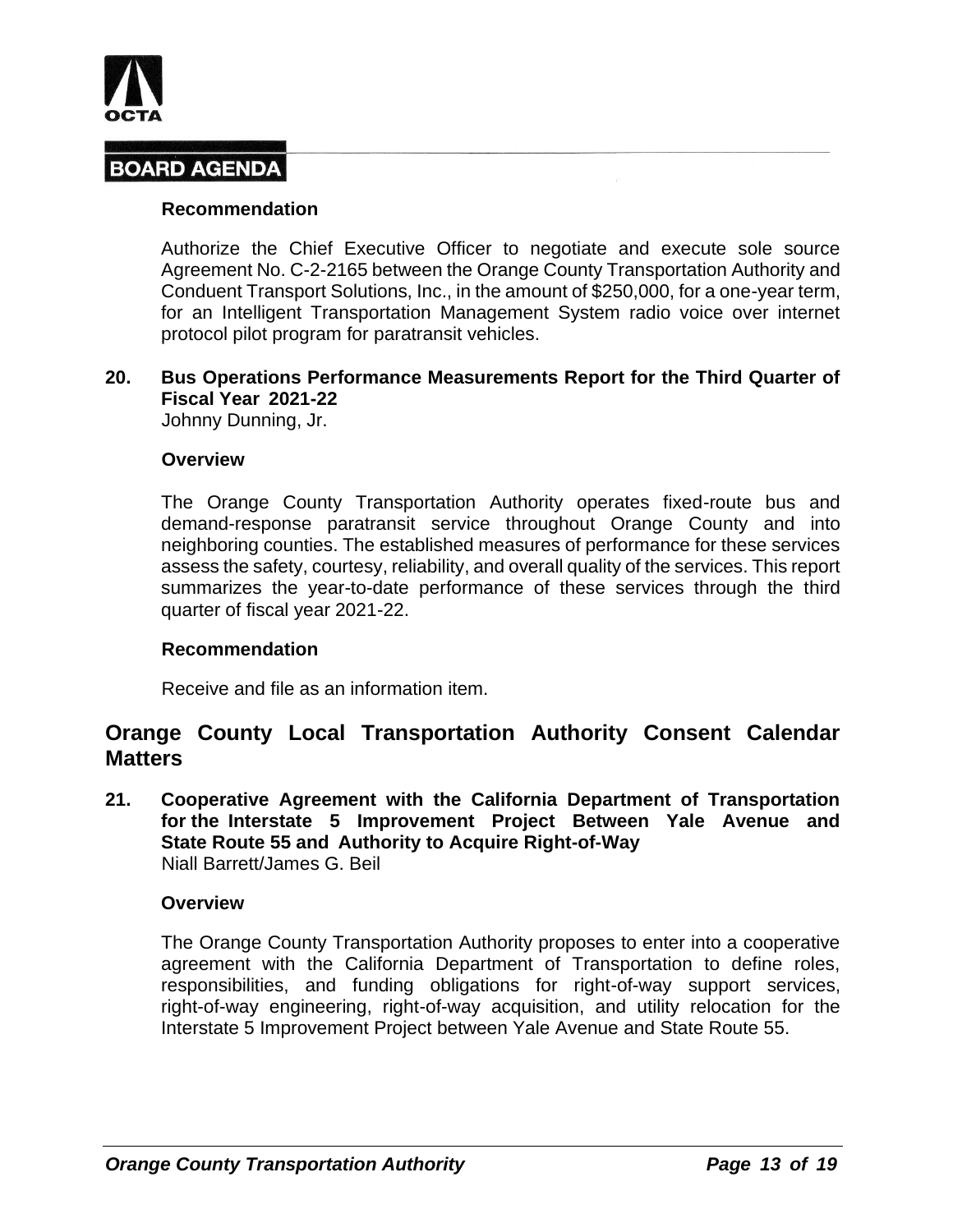

#### **Recommendations**

- A. Authorize the Chief Executive Officer to negotiate and execute Cooperative Agreement No. C-2-2232 between the Orange County Transportation Authority and the California Department of Transportation, in the amount of \$1,230,000, to perform right-of-way services for the Interstate 5 Improvement Project between Yale Avenue and State Route 55.
- B. Authorize the use of up to \$22,706,000 in federal Surface Transportation Block Grant and Measure M2 funding for right-of-way capital and right-of-way services for the Interstate 5 Improvement Project between Yale Avenue and State Route 55.
- C. Authorize staff to process all necessary amendments to the Federal Transportation Improvement Program and execute or amend all necessary agreements to facilitate the above actions.
- D. Authorize the Chief Executive Officer to initiate discussions with property owners and utility owners, make offers, and execute agreements for the acquisition of all necessary real property interests and necessary utility relocations.

### **22. Amendment to Cooperative Agreement with the California Department of Transportation for the Interstate 5 Improvement Project from Oso Parkway to Alicia Parkway**

Niall Barrett/James G. Beil

### **Overview**

On February 12, 2018, the Orange County Transportation Authority Board of Directors approved a cooperative agreement between Orange County Transportation Authority and the California Department of Transportation to provide construction capital and construction management services for the Interstate 5 Improvement Project from Oso Parkway to Alicia Parkway as part of the Interstate 5 Improvement Project between State Route 73 and El Toro Road. Board of Directors' approval is requested to amend the cooperative agreement for additional funding for construction support services.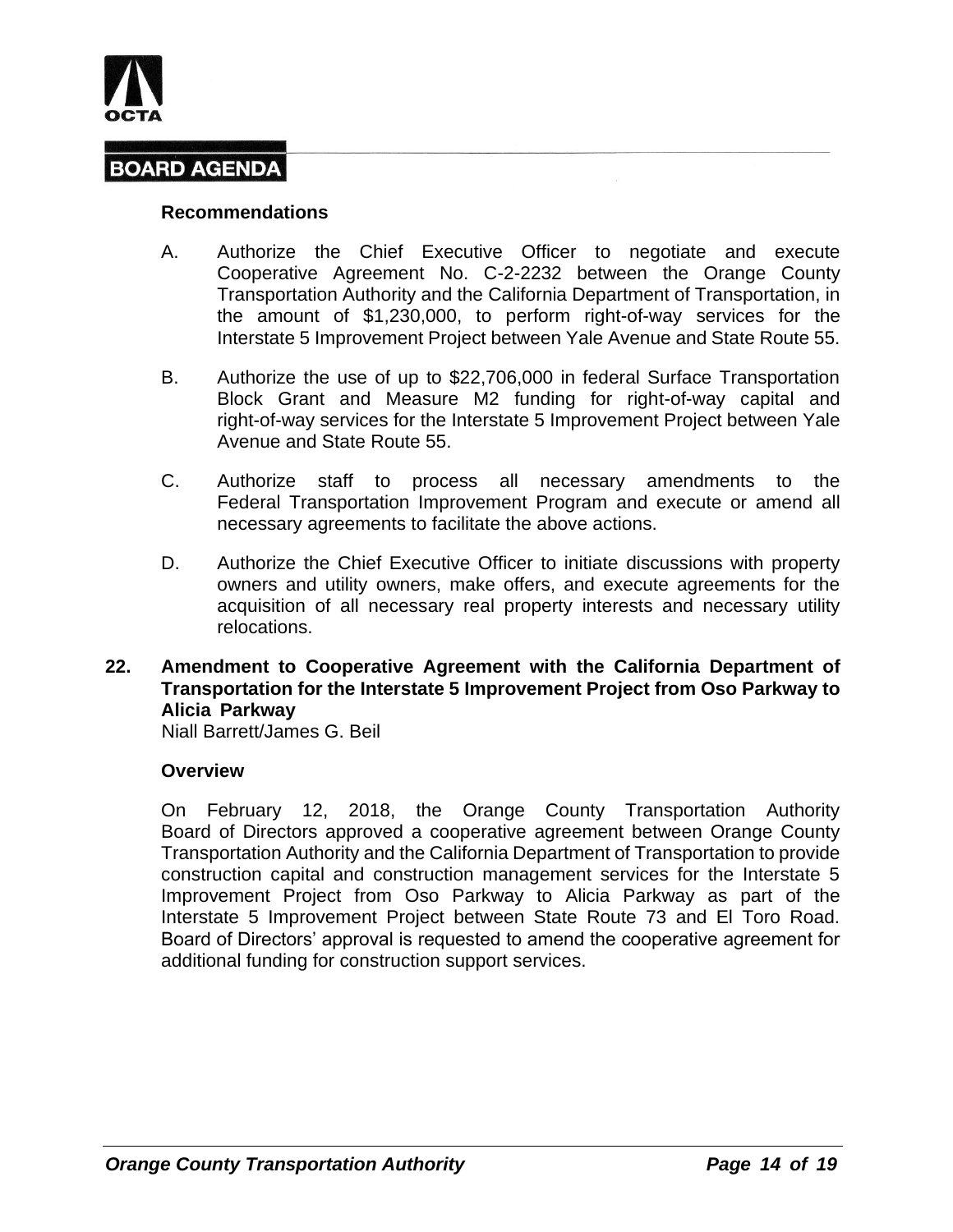

### **Recommendation**

Authorize the Chief Executive Officer to negotiate and execute Amendment No. 3 to Cooperative Agreement No. C-8-1426 between Orange County Transportation Authority and the California Department of Transportation, in the amount of \$1,000,000, for additional construction support services for the Interstate 5 Improvement Project from Oso Parkway to Alicia Parkway. This will increase the maximum cumulative obligation of the cooperative agreement to a total contract value of \$172,796,000.

### **23. Resolution to Establish the Orange County Local Transportation Authority/Measure M2 Appropriations Limit for Fiscal Year 2022-23** Sam Kaur/Andrew Oftelie

#### **Overview**

The State Constitution requires that each year the governing body of each local jurisdiction shall, by resolution, establish its appropriations limit for the following year pursuant to Article XIIIB.

### **Recommendation**

Adopt Orange County Local Transportation Authority/Measure M2 Resolution No. 2022-029 to establish the Orange County Local Transportation Authority/Measure M2 appropriations limit at \$2,126,550,391, for fiscal year 2022-23.

### **24. Environmental Mitigation Program Endowment Fund Investment Report for March 31, 2022**

Robert Davis/Andrew Oftelie

#### **Overview**

The Orange County Transportation Authority has developed a Natural Community Conservation Plan/Habitat Conservation Plan, acquired conservation properties, and funded habitat restoration projects to mitigate the impacts of Measure M2 freeway programs. The California Community Foundation manages the non-wasting endowment required to fund the long-term management of the conservation properties. Each quarter, the California Community Foundation publishes a comprehensive report detailing the composition of the pool and its performance.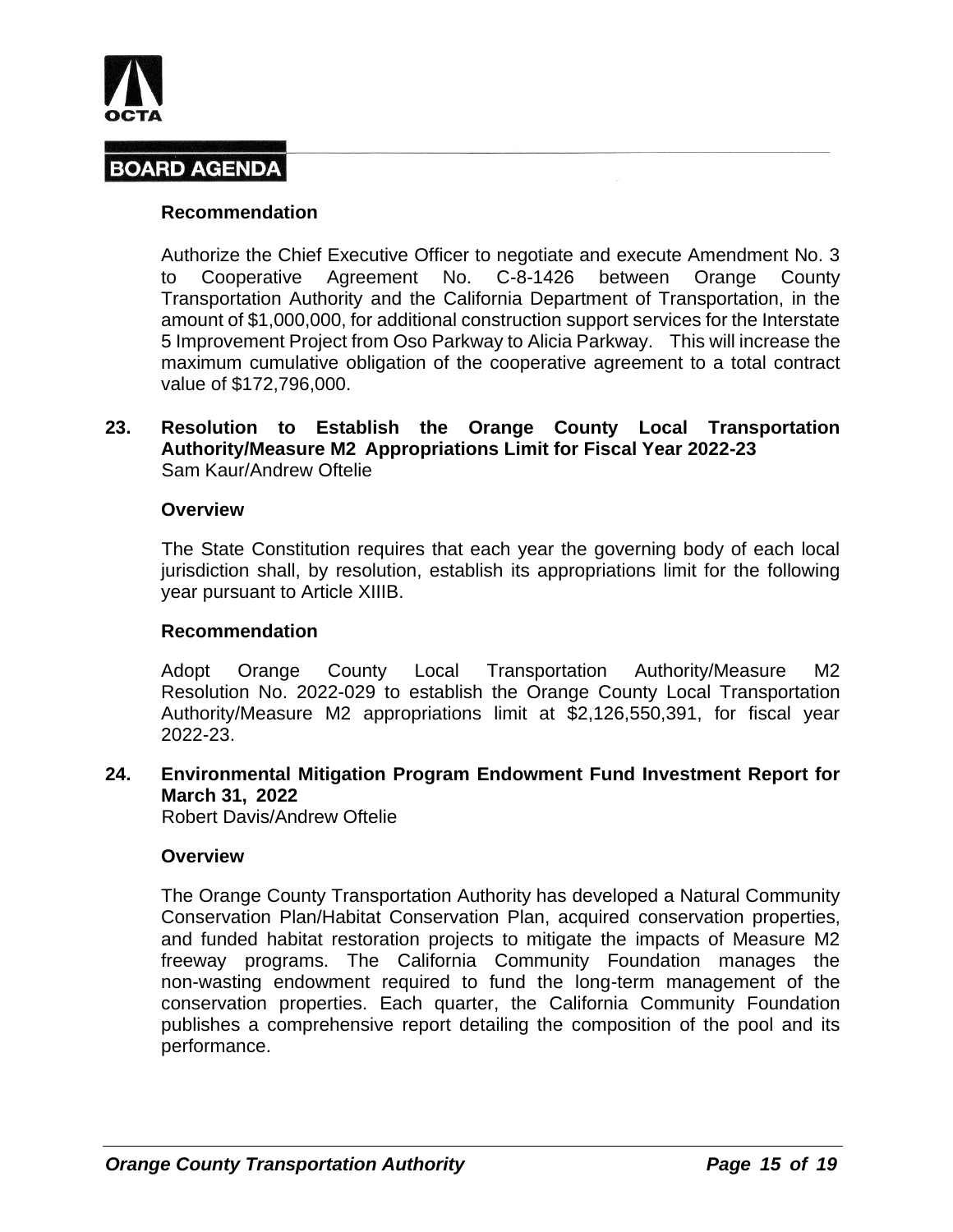

### **Recommendation**

Receive and file as an information item.

## **25. Measure M2 Quarterly Progress Report for the Period of January 2022 Through March 2022**

Francesca Ching/Kia Mortazavi

#### **Overview**

Staff has prepared the Measure M2 Quarterly Progress Report for the third quarter of fiscal year 2021-22 as information for the Orange County Transportation Authority Board of Directors. This report highlights progress on Measure M2 projects and programs and is available to the public via the Orange County Transportation Authority website.

#### **Recommendation**

Receive and file as an information item.

#### **26. Measure M2 Environmental Mitigation Program Update** Lesley Hill/Kia Mortazavi

#### **Overview**

Measure M2 includes a program to deliver comprehensive mitigation for biological impacts of 13 freeway projects in exchange for streamlined project approvals from state and federal resource agencies. The Environmental Mitigation Program has acquired conservation properties and provided habitat restoration projects funding as part of the Natural Community Conservation Plan/Habitat Conservation Plan. Updates on program activities for the first half of 2022 are provided.

#### **Recommendation**

Receive and file as an information item.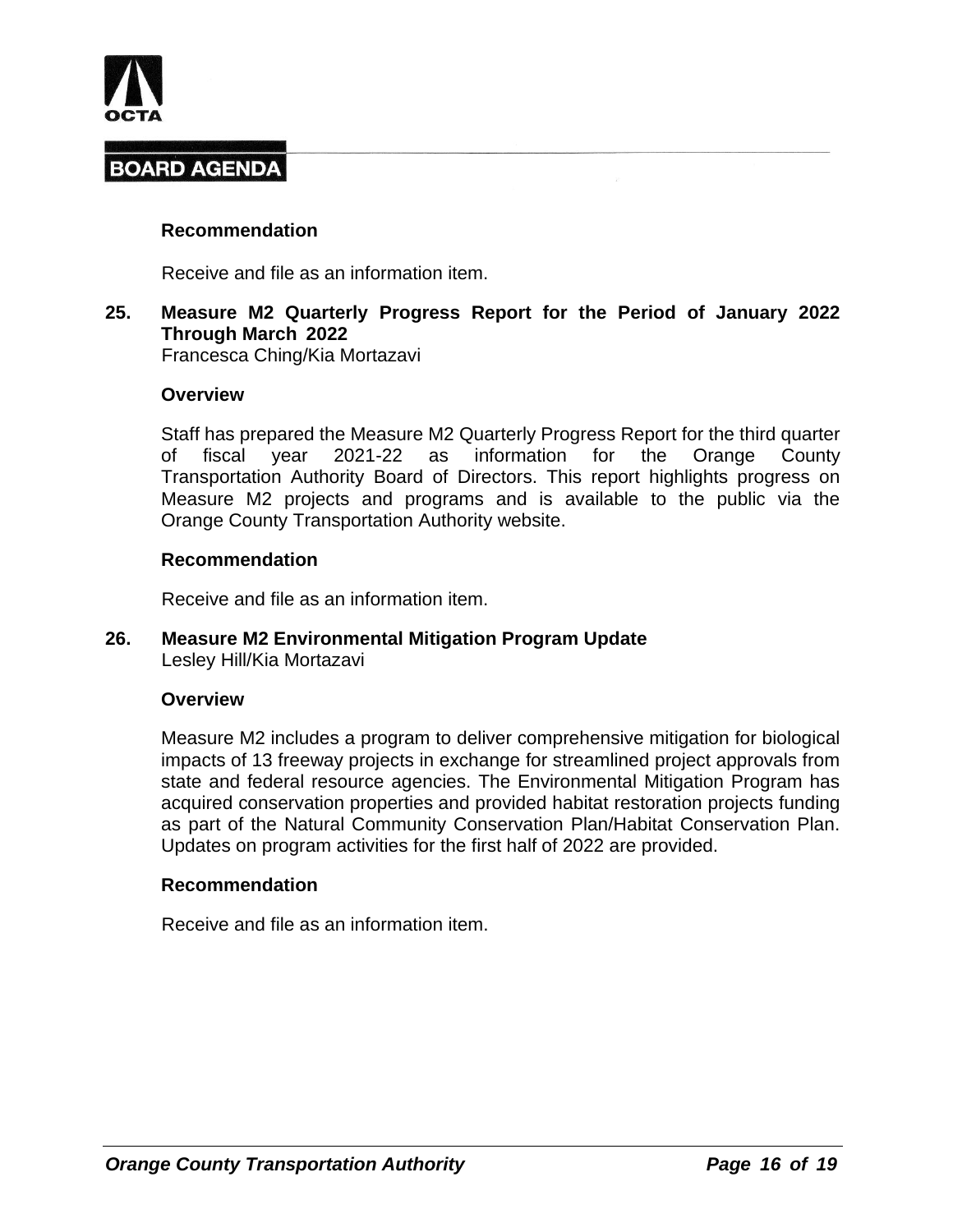

## **27. Measure M2 Eligibility Review Recommendations for Fiscal Year 2020-21 Expenditure Reports**

Kelsey Imler/Kia Mortazavi

#### **Overview**

The Measure M2 Ordinance requires that all Orange County local jurisdictions annually satisfy specific eligibility requirements to receive Measure M2 net revenues. As part of this requirement, fiscal year 2020-21 expenditure reports and resolutions were submitted by the local jurisdictions. In April 2022, the Taxpayer Oversight Committee affirmed that all expenditure reports were received and reviewed, consistent with the Measure M2 Ordinance requirement. Board of Directors' approval is requested to find all Orange County local jurisdictions eligible to continue receiving Measure M2 net revenues.

#### **Recommendation**

Approve all 35 Orange County local jurisdictions as eligible to continue receiving Measure M2 net revenues.

## **Regular Calendar**

## **Orange County Transportation Authority Regular Calendar Matters**

**28. South Orange County Multimodal Transportation Study Update** Warren Whiteaker/Kia Mortazavi

#### **Overview**

The Orange County Transportation Authority is conducting a long-range multimodal transportation study for the south Orange County area. Objectives of the study are to document transportation issues and opportunities, engage with key stakeholders, partner agencies, and the public to identify potential long-term multimodal solutions. A status report on the study is provided for information.

#### **Recommendation**

Receive and file as an information item.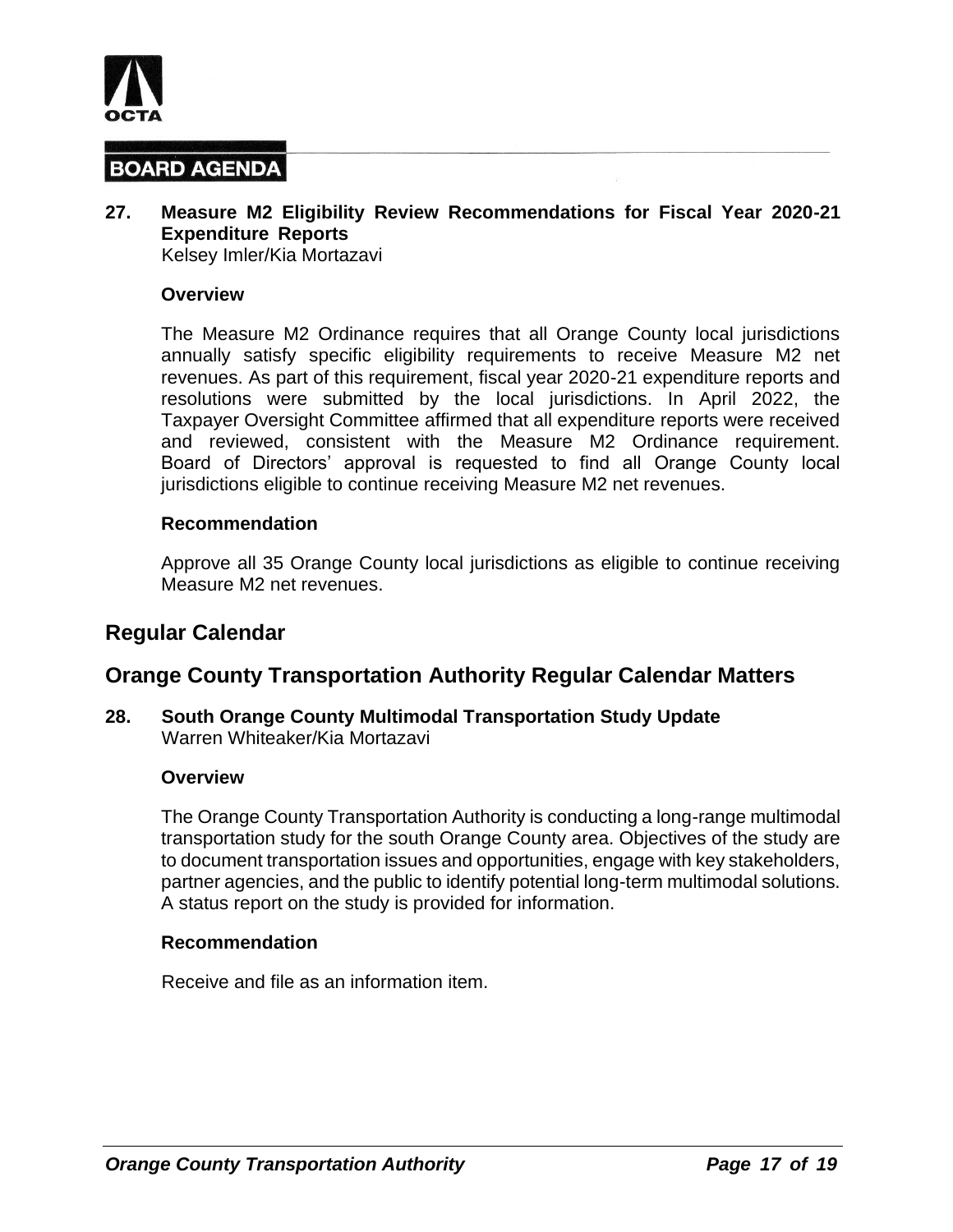

## **Orange County Local Transportation Authority Regular Calendar Matters**

**29. Approval to Adopt the Mitigated Negative Declaration Finding for the Orange County Maintenance Facility Project** Lora Cross/James G. Beil

#### **Overview**

On July 21, 2020, the Orange County Transportation Authority, in cooperation with the Southern California Regional Rail Authority, entered into a Cooperative Agreement which defined roles, responsibilities, and funding for the preliminary engineering and environmental phase of the Metrolink Orange County Maintenance Facility. The Orange County Transportation Authority has been the lead agency for the preliminary engineering and environmental documentation. Board of Directors' adoption of the Mitigated Negative Declaration and Mitigation Monitoring and Reporting Program is required for the project to advance to the next phase.

#### **Recommendation**

Adopt Resolution No. 2022-025 to adopt the Mitigated Negative Declaration and Mitigation Monitoring and Reporting Program, pursuant to the California Environmental Quality Act, for the Metrolink Orange County Maintenance Facility.

### **Discussion Items**

- **30. Public Comments**
- **31. Chief Executive Officer's Report**
- **32. Directors' Reports**
- **33. Closed Session**

A Closed Session will be held as follows:

Pursuant to Government Code Section 54956.9(d)(1) - Conference with General Counsel - Existing Litigation - Michael Brown v. Orange County Transportation Authority, et al. - OCSC Case No. 30-2020-01152939.